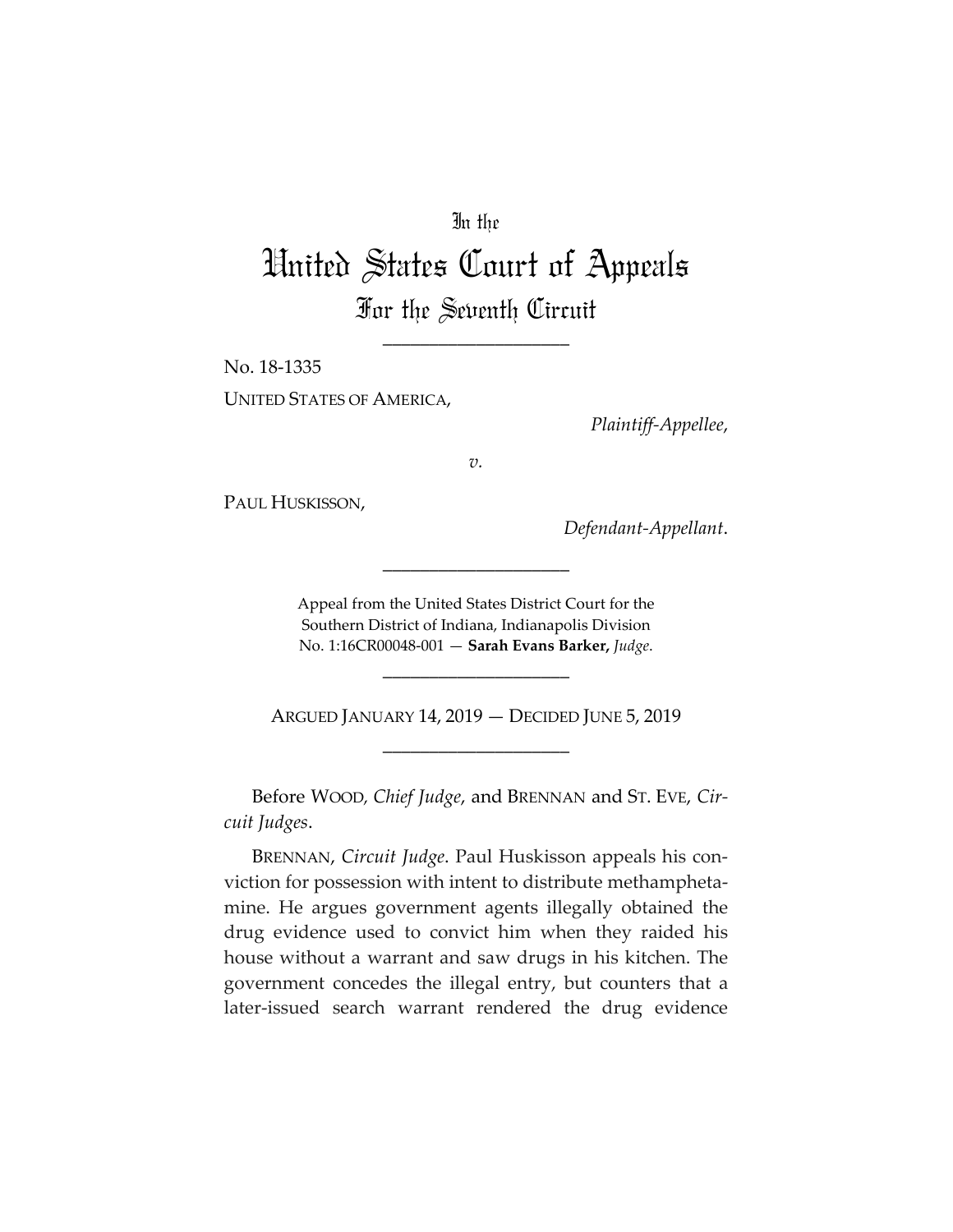admissible. We consider whether after the illegal entry the exclusionary rule applies to the methamphetamine found in Huskisson's house.

### **I. Background**

# *A. The Search and Seizure*

On February 5, 2016, Drug Enforcement Administration (DEA) agents arrested Anthony Hardy on drug conspiracy charges and related offenses. Seeking to cut a deal, Hardy immediately admitted his role in the conspiracy, led DEA agents to his drugs and guns, and rolled over on two local drug dealers. One of those dealers was Paul Huskisson. Huskisson was previously unknown to the Indianapolis DEA task force, but Hardy provided plenty of intelligence on his dealings with Huskisson, including that:

- Hardy purchased varying quantities of methamphetamine from Huskisson six times over the preceding five months, for \$8,000 per pound.
- Hardy bought methamphetamine both at Huskisson's house and at a car lot Huskisson owned.
- Huskisson told Hardy that Huskisson's source expected a shipment of ten to twelve pounds of methamphetamine the next day, February 6. Hardy believed he could buy some or all of that methamphetamine from Huskisson.

As further proof of Huskisson's involvement in the drug conspiracy, Hardy called Huskisson that day. DEA agents, including Special Agent Michael Cline, listened to and recorded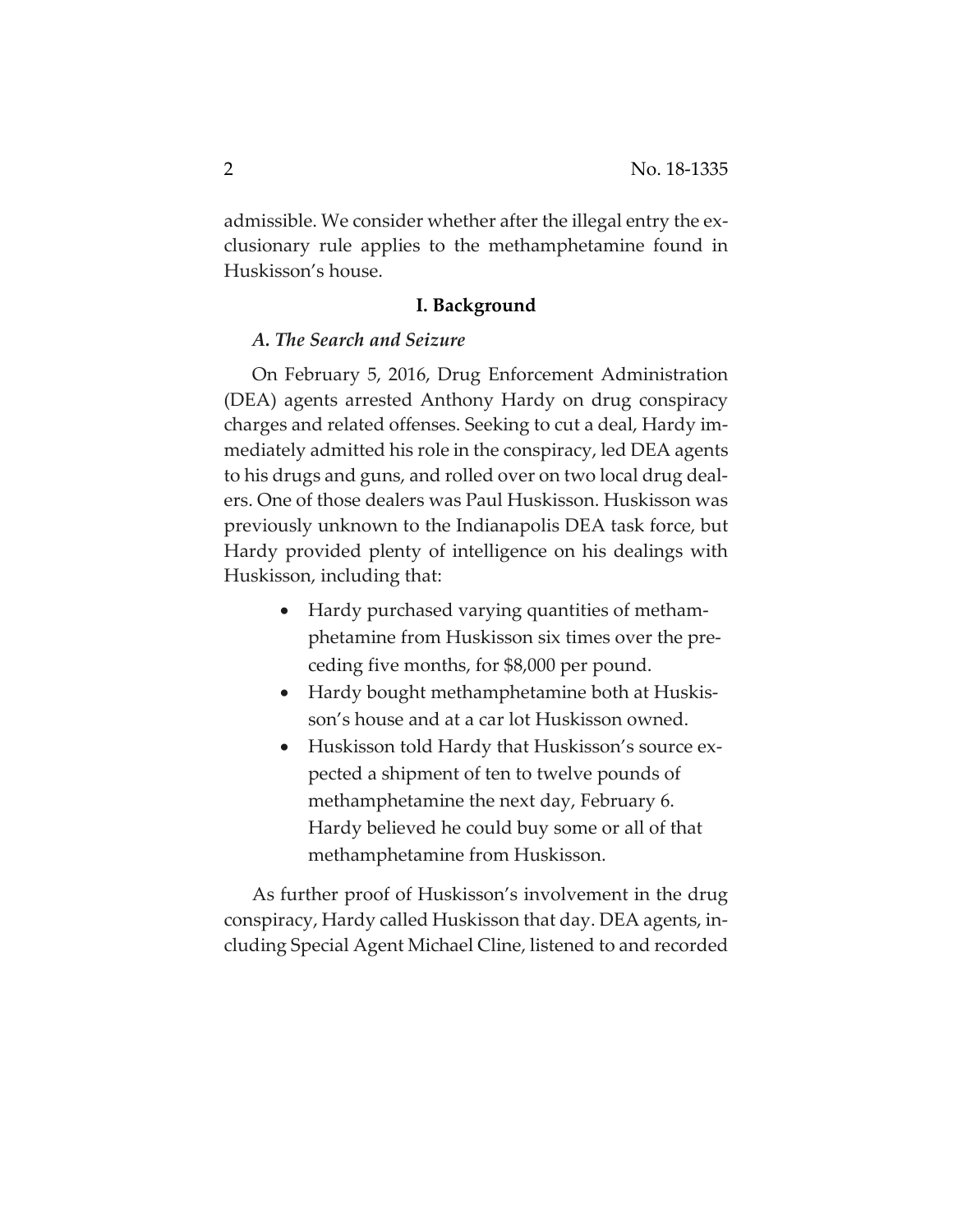that conversation with Hardy's consent. On the call, Huskisson agreed to deliver ten to twelve pounds of methamphetamine to Hardy[.1](#page-2-0)

The next day, Hardy and Huskisson arranged the details of the transaction through a series of telephone calls (again, recorded by the DEA with Hardy's consent). In all, Cline listened in on nine phone calls between the two. Huskisson and Hardy agreed the drug deal would occur at Huskisson's home that night. At that point, the DEA agents did not apply for a search warrant, believing they needed to corroborate that there was methamphetamine at Huskisson's residence before filing the application.

Hardy stayed with Cline until around 5:30 p.m., when Hardy left for Huskisson's house. Cline tailed Hardy's car until it arrived at Huskisson's house about ten minutes later. Cline waited in his car and watched Hardy enter the house, with an entry team on standby. This entry team comprised DEA agents and local law enforcement, including Indiana State Police detective Noel Kinney.

At 6:15 p.m., Cline saw a car pull into the house's driveway. Two men (later identified as Jezzar Terrazas-Zamarron and Fredi Aragon) got out of the car with a cooler, approached the house, and entered. Ten minutes later, Hardy

<span id="page-2-0"></span> <sup>1</sup> Hardy asked Huskisson, "You got any?" Huskisson replied, "I guarantee you it will be here tomorrow… I talked to the dude." Hardy then asked, "We doing the ten or the twelve?" and Huskisson replied, "It'll be either the ten or the twelve." Hardy later explained to the DEA agents that the "ten or the twelve" referred to ten or twelve pounds of methamphetamine arriving from Huskisson's source the next day.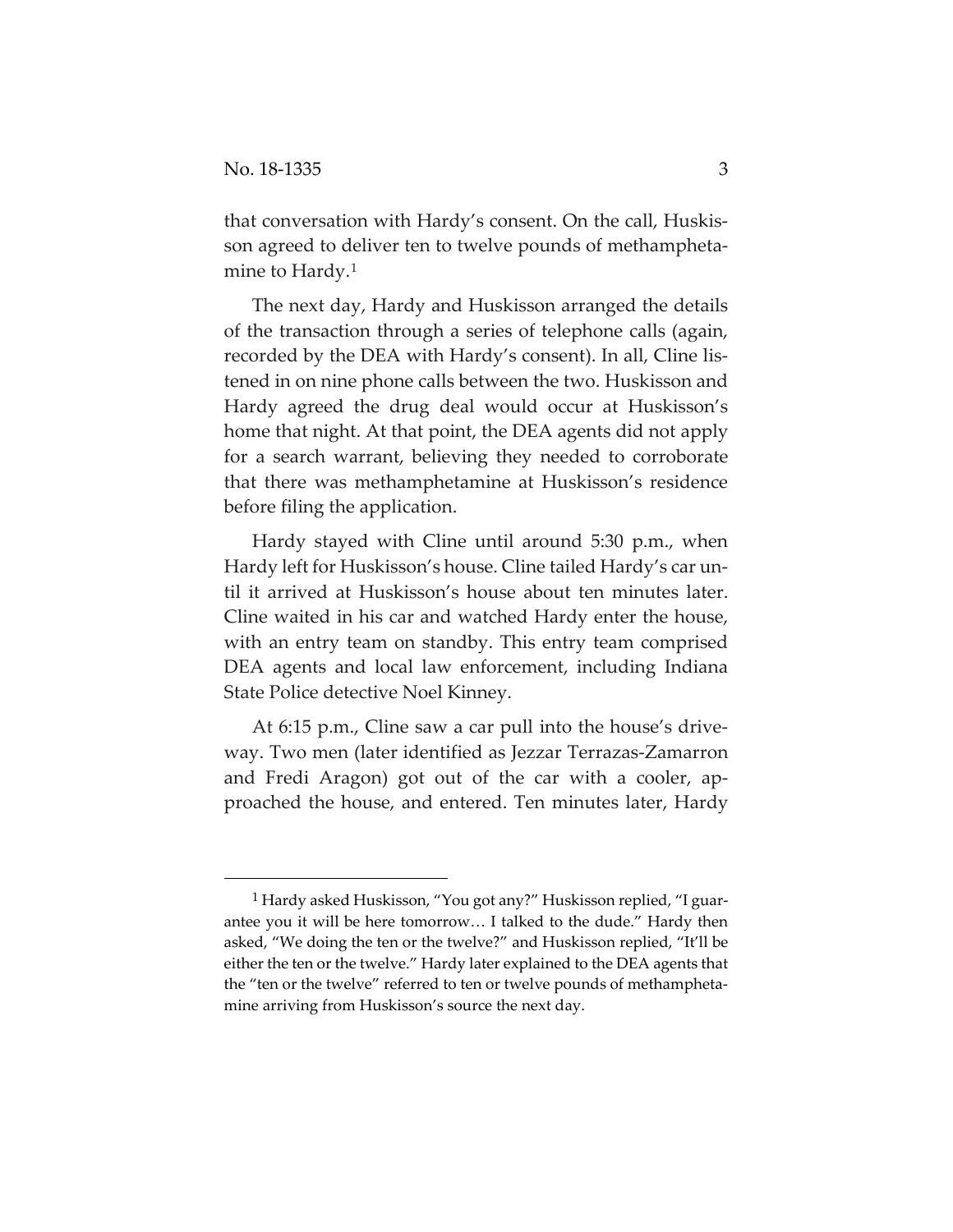walked outside and gave a prearranged signal to indicate he had seen methamphetamine in the house.

Once Hardy gave the signal, Cline ordered the entry team to enter Huskisson's house and secure the scene. At the time, no search warrant had been issued. The entry team entered the house and arrested Terrazas, Aragon, and Huskisson, who refused to consent to a search of his residence. Upon entry, officers saw in plain sight in the kitchen an open cooler with ten saran-wrapped packages of a substance which field tested positive for methamphetamine. The three men were taken into custody. Meanwhile, Cline remained outside, pretending to arrest Hardy to disguise his role as an informant. Cline then left with Hardy to prepare applications for search warrants for Huskisson's house and his workplace.

Later that night, DEA agents filed the warrant application for Huskisson's house. The application detailed Hardy's history of drug deals with Huskisson, as well as the many phone calls between Hardy and Huskisson in the last twenty-four hours. The application also included Hardy's description of what transpired while he was inside Huskisson's house: when Hardy arrived, Huskisson called his suppliers and told Hardy they would arrive shortly. Two minutes later, Terrazas came to the door and explained he had five pounds of methamphetamine, only half of what Huskisson had expected. After speaking with Huskisson, Terrazas placed a phone call and Aragon walked in with a cooler. Aragon took ten saranwrapped packages out of the cooler that appeared to Hardy to be methamphetamine. Hardy then went outside to signal Cline.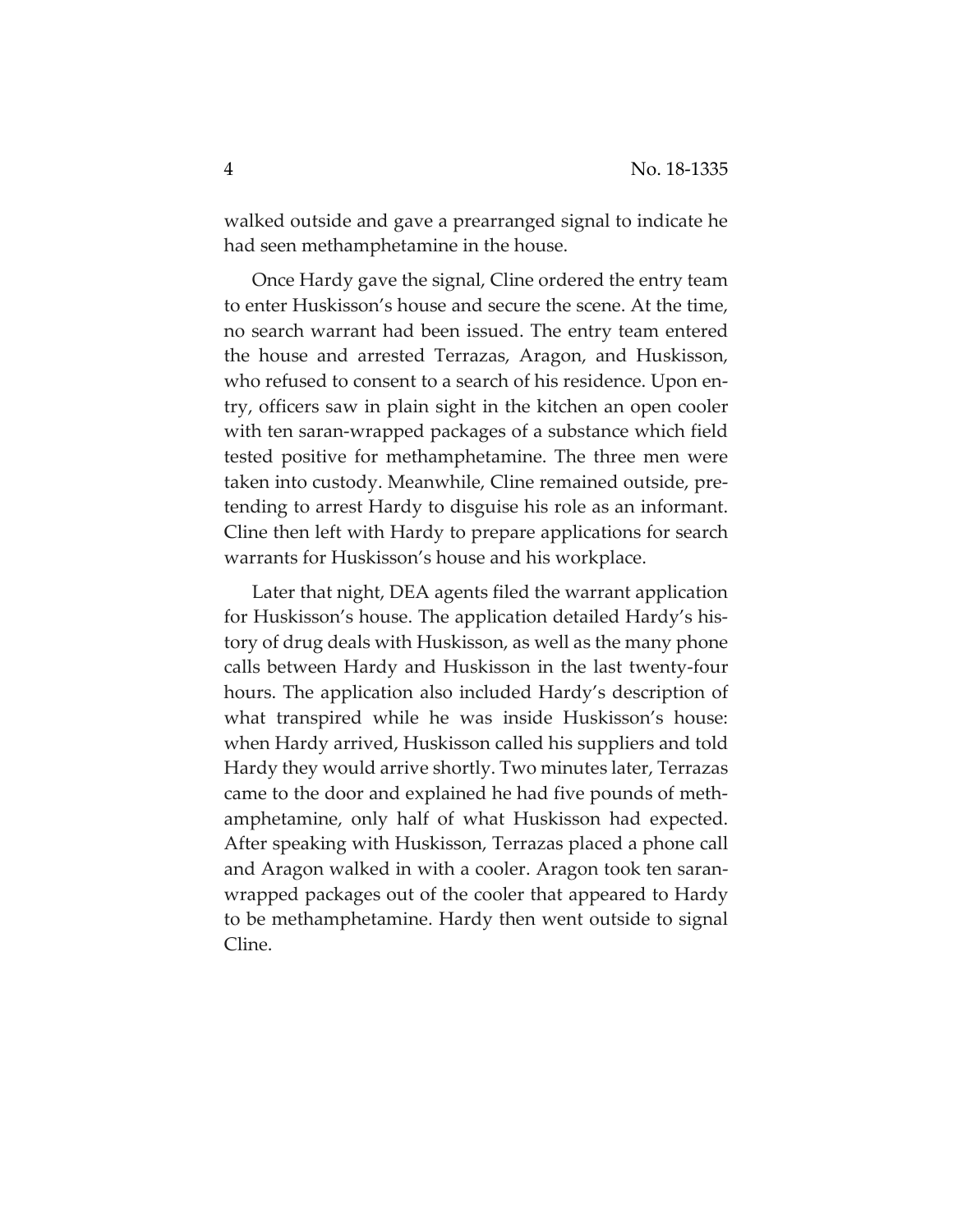In addition to this information, the warrant application contained the following two sentences that underlie this appeal: "The law enforcement officers observed an open cooler with ten saran wrapped packages that contained suspected methamphetamine. The suspected methamphetamine later field tested positive for the presence of methamphetamine." The magistrate judge issued a search warrant for Huskisson's house around 10:30 p.m. the night of Huskisson's arrest, about four hours after the initial entry.

# *B. District Court Proceedings*

Huskisson was indicted for possessing with the intent to distribute 500 grams or more of methamphetamine, in violation of 21 U.S.C. § 841(a)(1). Before trial, Huskisson moved to suppress the methamphetamine evidence, arguing it was found after the DEA entry team entered his house without a warrant and without any exigent circumstances, and that DEA agents had included tainted evidence from the illegal search in their warrant application. The district court held a suppression hearing. Cline was unavailable to testify, so Detective Kinney took the stand instead.

On the topic of the warrant application, Kinney testified inconsistently, contradicting himself and other government evidence. At first, he testified the task force's plan was to apply for a warrant if Huskisson refused consent to search, regardless of whether they saw any evidence of drug activity within the house:

> **KINNEY:** Depending on the conversation with Mr. Huskisson, if he granted consent to search, we would continue the search of the residence.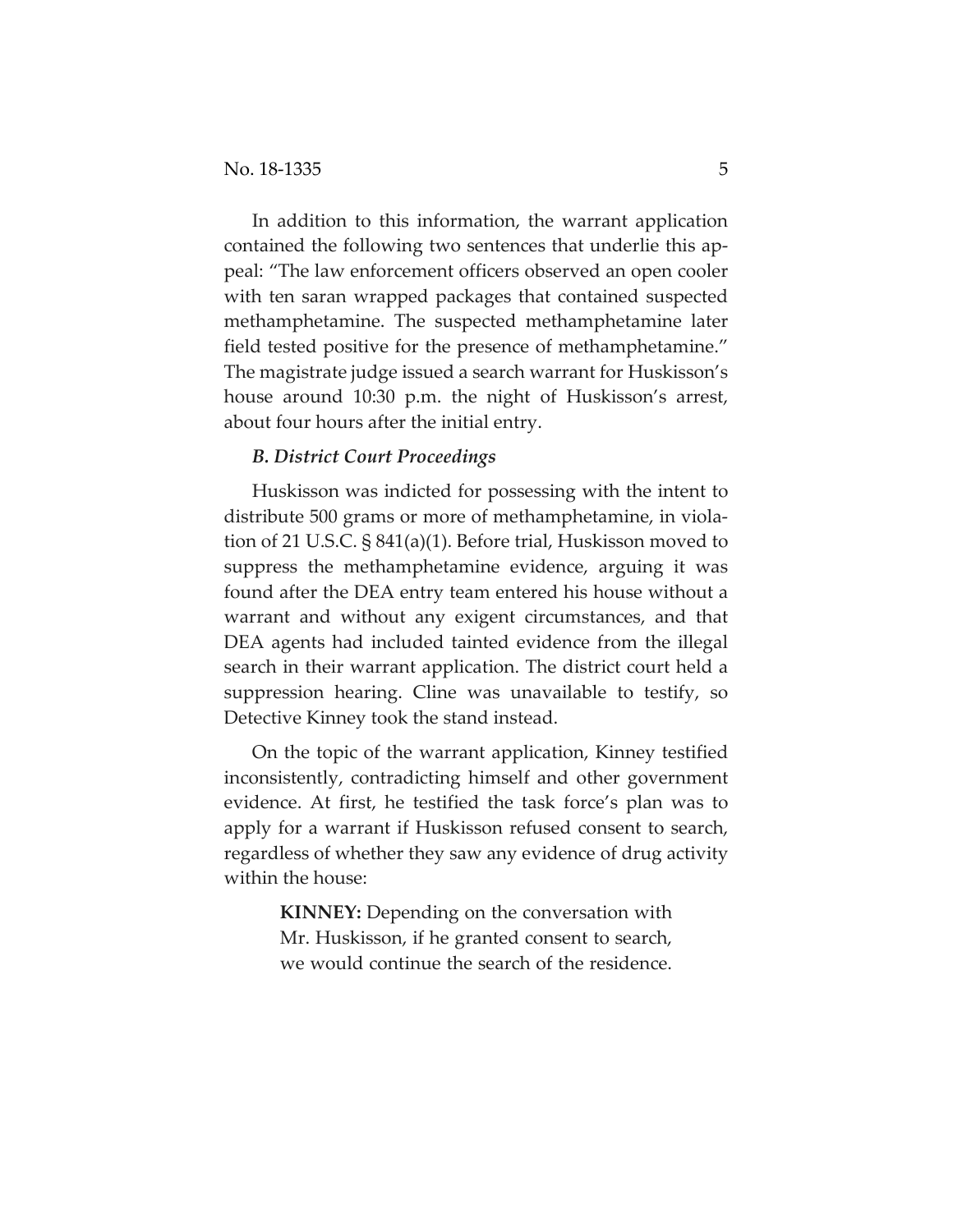If he didn't, we would secure the residence and obtain a search warrant.

But later Kinney suggested the plan was to apply for a warrant only if the entry team found methamphetamine in Huskisson's home and Huskisson refused consent to search:

> **DEFENSE COUNSEL:** And that after entering and securing that residence, you were going to ask for consent to search from Mr. Huskisson?

> **KINNEY:** Yes, should we find the methamphetamine, gather a consent to search. If it was not granted, obtain a search warrant.

> **DEFENSE COUNSEL:** Okay. So if you didn't get consent, you were going to start the process for obtaining a warrant?

**KINNEY:** Yes.

**DEFENSE COUNSEL:** So no part of the plan was to start the process for obtaining a warrant prior to entry into the [Huskisson] residence?

**KINNEY:** That's correct, yes.

The district court denied Huskisson's motion to suppress, finding Kinney's first statement to be more accurate and more consistent with the other evidence presented by the government. The district court found Cline "planned to and would have sought a search warrant regardless of the discovery of the methamphetamine packages," and that the warrant appli-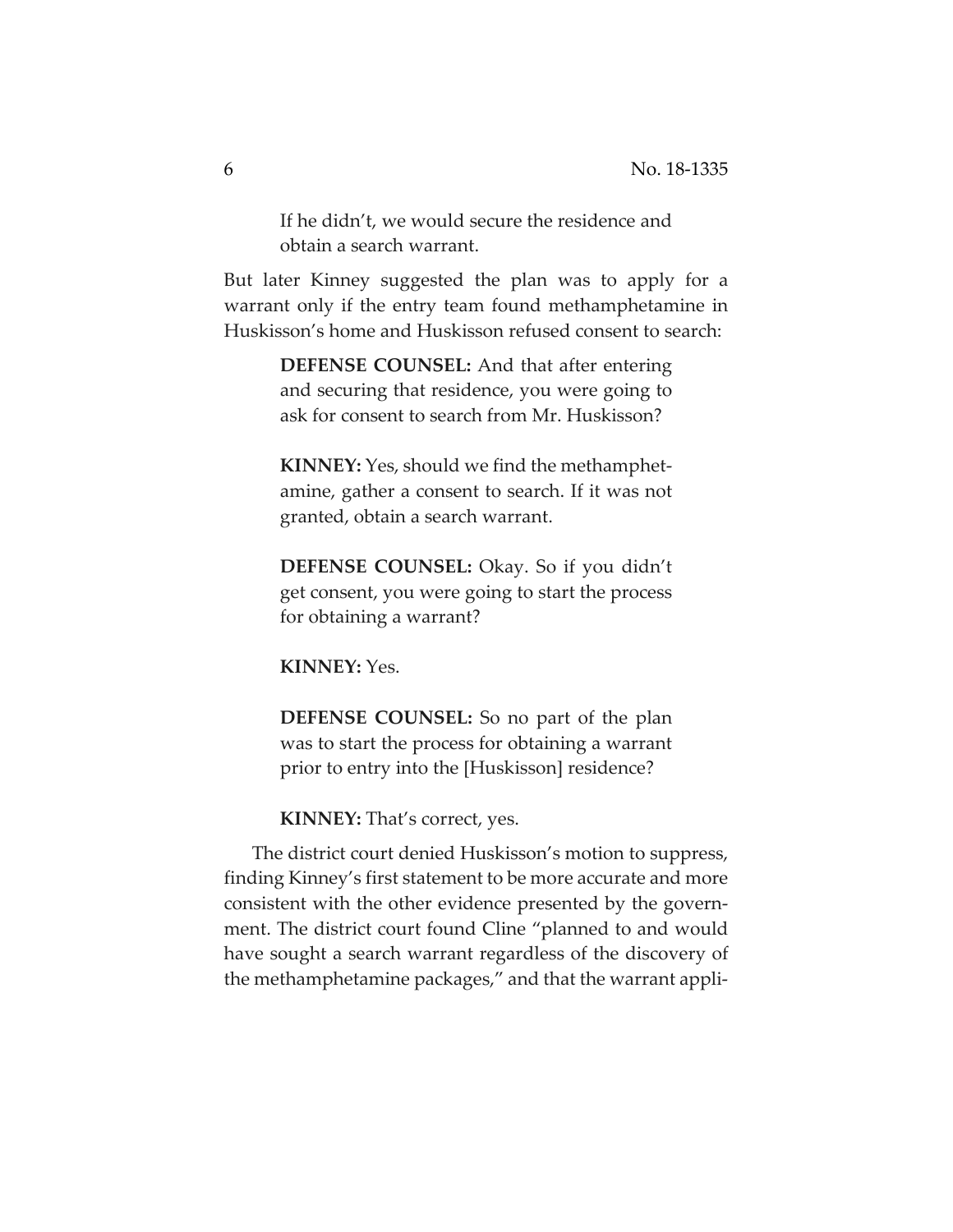cation was sufficient to establish probable cause "even without those references [to the methamphetamine seized after the illegal entry]." Order Den. Mot. to Suppress at 9–10, ECF No. 76.

The case went to a two-day jury trial, during which three DEA agents, including Cline, testified about their plan to apply for a search warrant. All three testified the entry was intended only to "secure the residence while the search warrants were getting prepared and approved," and that the entry team "waited for the search warrant to be signed" after entry. None of the other agents suggested they intended to apply for a warrant only if methamphetamine was found. The jury found Huskisson guilty and the district court imposed a twenty-year mandatory minimum sentence under 21 U.S.C. § 841(b)(1)(A)(viii). This appeal followed.

## **II. Discussion**

Huskisson challenges the denial of his motion to suppress on two grounds: that the warrantless entry violated the Fourth Amendment, and that the search warrant does not satisfy the independent source doctrine. There is no dispute that law enforcement entered Huskisson's house illegally: entering a home without a warrant is directly proscribed by the language of the Fourth Amendment, which guarantees "[t]he right of the people to be secure in their … houses … against unreasonable searches and seizures … ." Evidence from the ensuing search may still be admissible, however, if the independent source doctrine applies. On appeal, we review the district court's findings of fact for clear error and its legal rulings de novo. *United States v. Etchin*, 614 F.3d 726, 733 (7th Cir. 2010). We review de novo a district court's determination that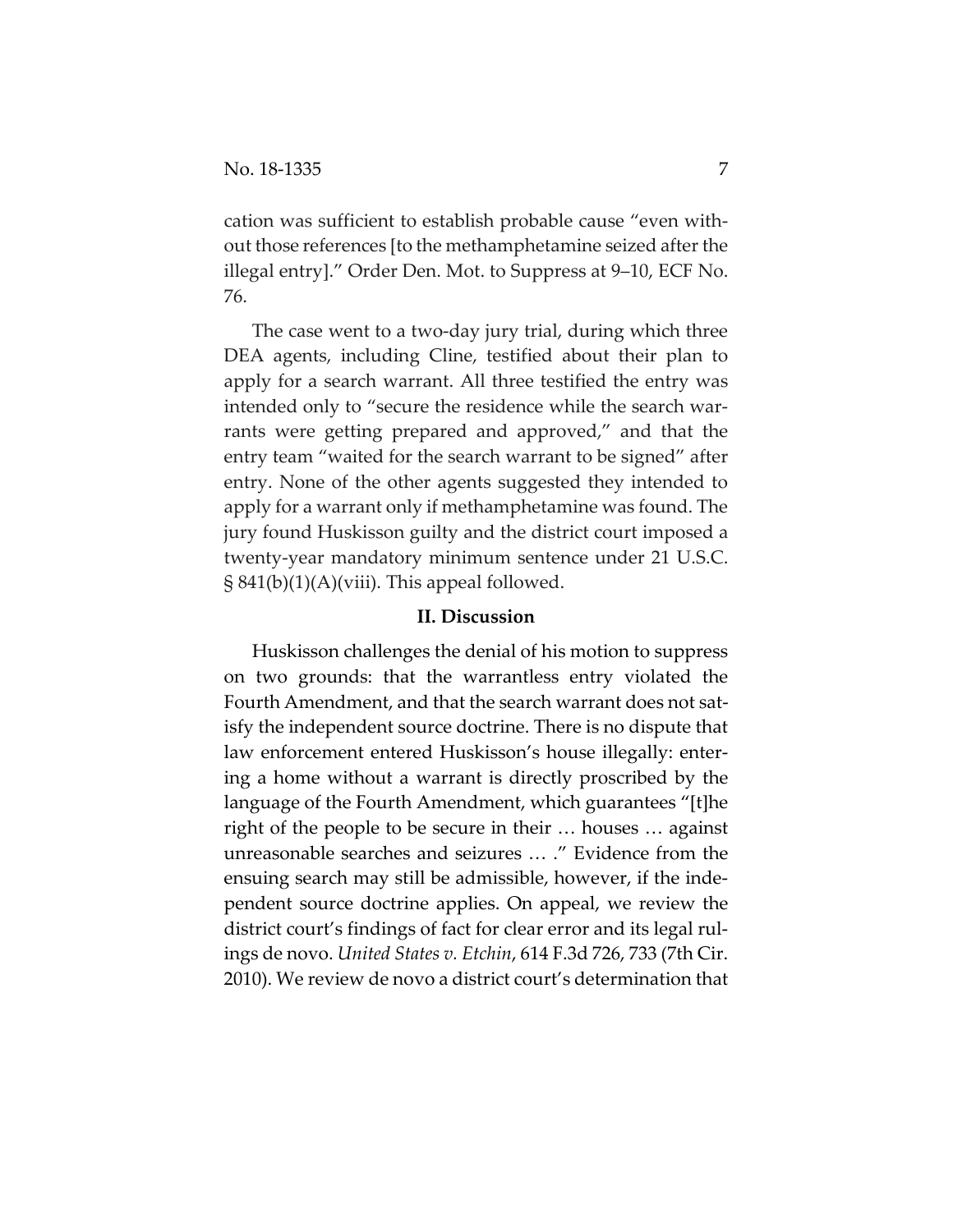probable cause supported the issuance of a search warrant. *United States v. Mullins*, 803 F.3d 858, 861 (7th Cir. 2015).

As a general matter, the exclusionary rule prohibits introduction of evidence that the police obtained illegally. *Mapp v. Ohio*, 367 U.S. 643, 655 (1961). But this rule has exceptions. Relevant here is the independent source doctrine, which holds that illegally obtained evidence is admissible if the government also obtains that evidence via an independent legal source, like a warrant. *See Murray v. United States*, 487 U.S. 533, 542 (1988) (allowing the admission of evidence found in plain sight during an illegal entry that was later obtained legally); *Segura v. United States*, 468 U.S. 796, 814 (1984) (allowing the admission of evidence found in a home that was first entered illegally, but later entered based on a search warrant "wholly unconnected" to the initial, illegal entry). The independent source doctrine recognizes that the goal of the exclusionary rule is to put "the police in the same, not a worse, position than they would have been in if no police error had occurred." *Nix v. Williams*, 467 U.S. 431, 443 (1984); *see also Murray*, 487 U.S. at 537.

The government urges us to apply the independent source doctrine here, arguing that the warrant obtained after the illegal entry was an independent legal source of the methamphetamine evidence. Huskisson disagrees, arguing that the warrant application referenced the illegally obtained evidence, so it could not be a legal source.[2](#page-7-0) Under *Murray*, to decide whether the warrant is an independent legal source, we

<span id="page-7-0"></span> <sup>2</sup> To this point, Huskisson also argues that the independent source doctrine should not apply at all in cases of flagrant police misconduct, such as entering a home without a warrant. *See United States v. Madrid*, 152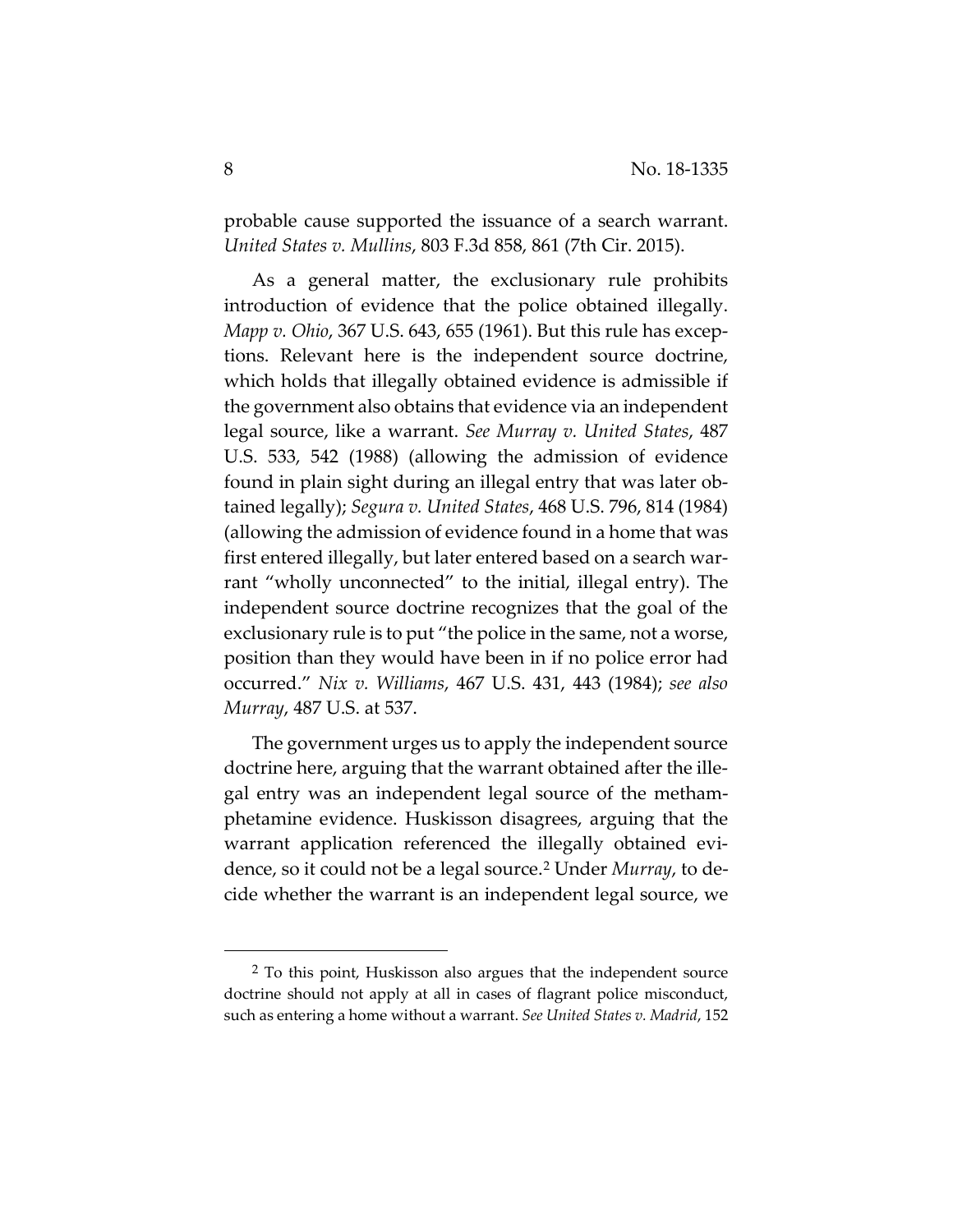$\overline{a}$ 

ask two questions: first, did the illegally obtained evidence affect the magistrate's decision to issue the warrant? And second, did the illegally obtained evidence affect the government's decision to apply for the warrant? *Murray*, 487 U.S. at 542; *see also United States v. Markling*, 7 F.3d 1309, 1315–16 (7th Cir. 1993); *Etchin*, 614 F.3d at 736–38.

On the first question, we have addressed the effect of tainted evidence on warrant applications in two cases relevant here: *United States v. Markling* and *United States v. Etchin*. In *Markling*, while the defendant stayed at a motel, its management decided to move his belongings to another room. Police intercepted the motel staff in transit, illegally searched his briefcase in the motel hallway, found drug paraphernalia inside, and referenced that discovery in the warrant application to search his motel room. *Markling*, 7 F.3d at 1311.

We applied the independent source exception from *Murray* in *Markling*. To determine whether the magistrate judge's decision to issue the warrant was affected by the mention of the illegal evidence, we asked whether, "even without the [illegal evidence], [the] warrant application established probable cause to search Markling's hotel room." 7 F.3d at 1316. We

F.3d 1034, 1041 (8th Cir. 1998) (adding a narrow exception to the independent source doctrine when "police officers exploit their presence in the home"). But as we explain below, our circuit applies the independent source doctrine to all cases where the warrant passes the Supreme Court's test in *Murray*. Our precedent therefore bars us from applying the "flagrant misconduct standard" of *Madrid*, a standard that the Eighth Circuit itself has limited to narrow circumstances of egregious police misconduct. *See, e.g.*, *United States v. Swope*, 542 F.3d 609, 616–17 (8th Cir. 2008) (applying independent source doctrine even though the warrant application contained illegally obtained information).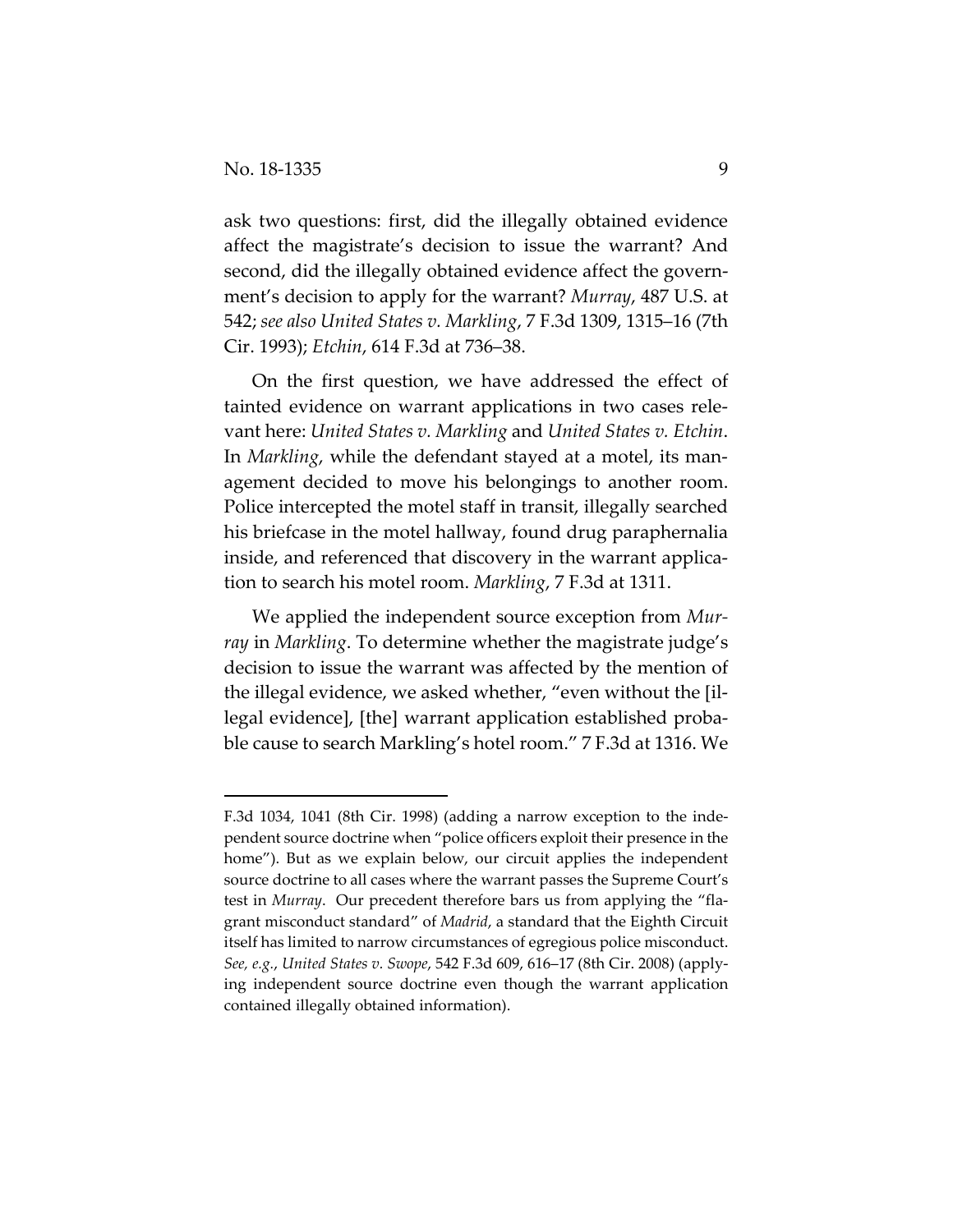based this approach on other circuits' precedent and the Supreme Court's reasoning in *Franks v. Delaware*, 438 U.S. 154 (1978). *Franks* held that when deliberately or recklessly false information is included in a warrant application, "the warrant is still valid if the other information in the application, standing alone, is sufficient to establish probable cause." *Markling*, 7 F.3d at 1316 (citing *Franks*, 438 U.S. at 171–72). We concluded that the same reasoning applied to cases where illegally obtained evidence is included in the warrant application:

> If we may uphold a warrant based on an application including knowingly false information if the other information in the application establishes probable cause, it is logical to conclude that we may uphold a warrant based on an application including illegally obtained information under the same circumstances.

#### *Markling*, 7 F.3d at 1316.

In the second relevant case, *Etchin*, police illegally entered the defendant's apartment, then applied for a search warrant and mentioned evidence obtained during the illegal entry in the warrant application. *Etchin*, 614 F.3d at 737. The tainted evidence referenced was largely immaterial: for example, the warrant application included the layout of Etchin's apartment seen during the illegal entry, but did not mention the marijuana the officers saw in plain view during that entry. *Id.* at 737-38. Despite the intrusion upon the sanctity of the home, which "is sacred in Fourth Amendment terms," *Segura*, 468 U.S. at 810, we held the warrant was still an independent source, because the tainted evidence included "was not an essential factor in the probable cause analysis." *Etchin*, 614 F.3d at 737. Thus, "the link between the initial entry and the later-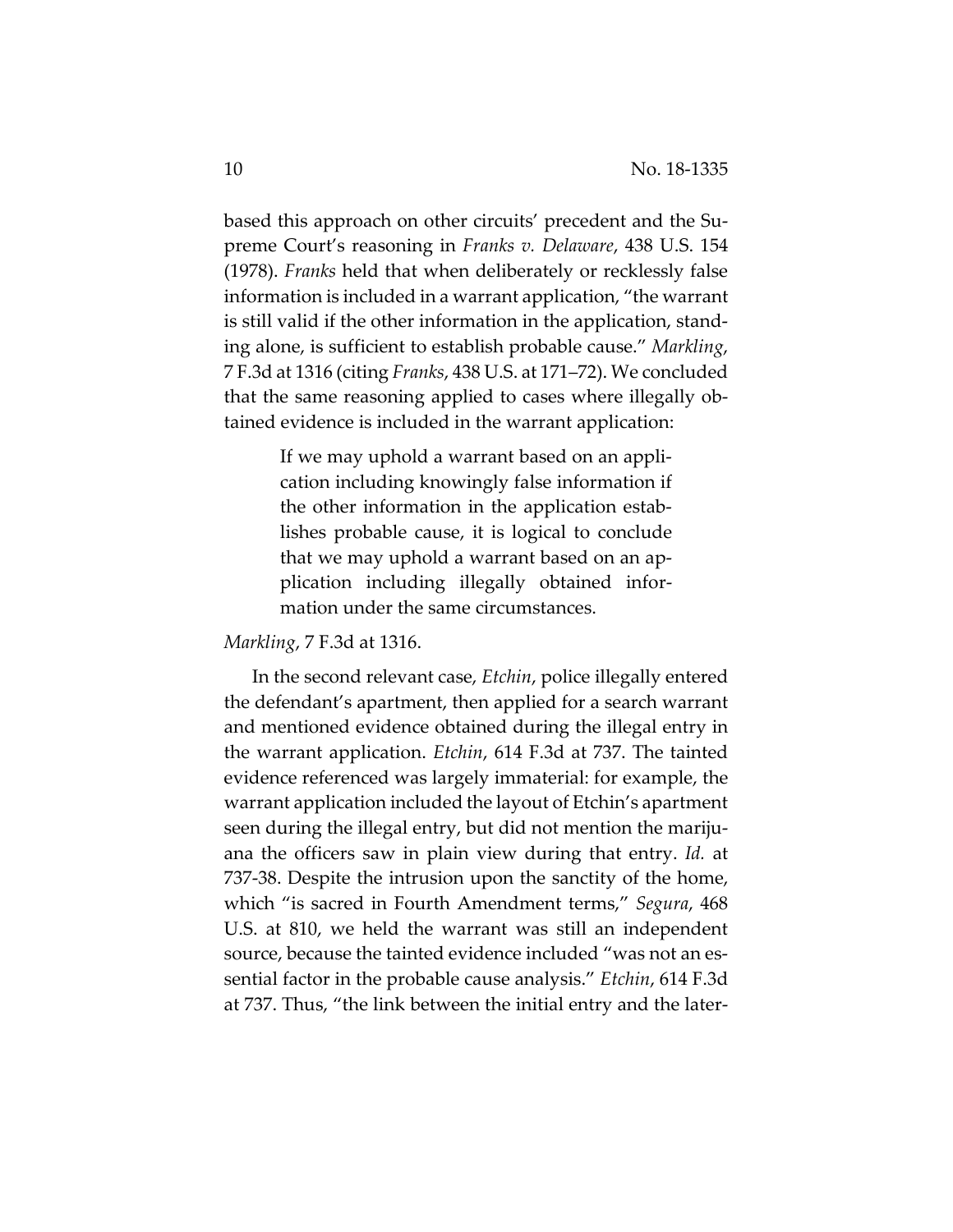discovered evidence was 'sufficiently attenuated to dissipate the taint' of the illegal search … ." *Id.* at 738 (quoting *Segura*, 468 U.S. at 815). We did not comment in *Etchin* on what the outcome would have been had the warrant application mentioned the marijuana in plain view.

This case presents factual elements similar to those in *Markling* and *Etchin*. Here, the DEA entry team violated the sanctity of Huskisson's home by entering without a warrant, which "is a central concern of the Fourth Amendment." *Etchin*, 614 F.3d at 733. Then, as in *Markling*, the government included the methamphetamine evidence they found in the search warrant application, evidence that was highly probative of probable cause.

With *Murray* as our direction, we apply the *Franks*-style analysis adopted in *Markling*, because doing otherwise would put the government in a worse place than they would have been absent the illegal search. *See Murray*, 487 U.S. at 541 ("Invoking the exclusionary rule would put the police (and society) not in the *same* position they would have occupied if no violation occurred, but in a *worse* one."). We thus agree with several other circuits that, to determine whether the inclusion of tainted evidence in the warrant application affected the magistrate's decision to issue a search warrant, we evaluate whether the warrant application contained sufficient evidence of probable cause without the references to tainted evidence, even when that tainted evidence was recovered from an illegal entry into a home. *See Markling*, 7 F.3d at 1316; *see also United States v. Dessesaure*, 429 F.3d 359 (1st Cir. 2005) (affirming the admissibility of drug evidence found during an illegal search of a home that was mentioned in the warrant application); *United States v. Jenkins*, 396 F.3d 751 (6th Cir.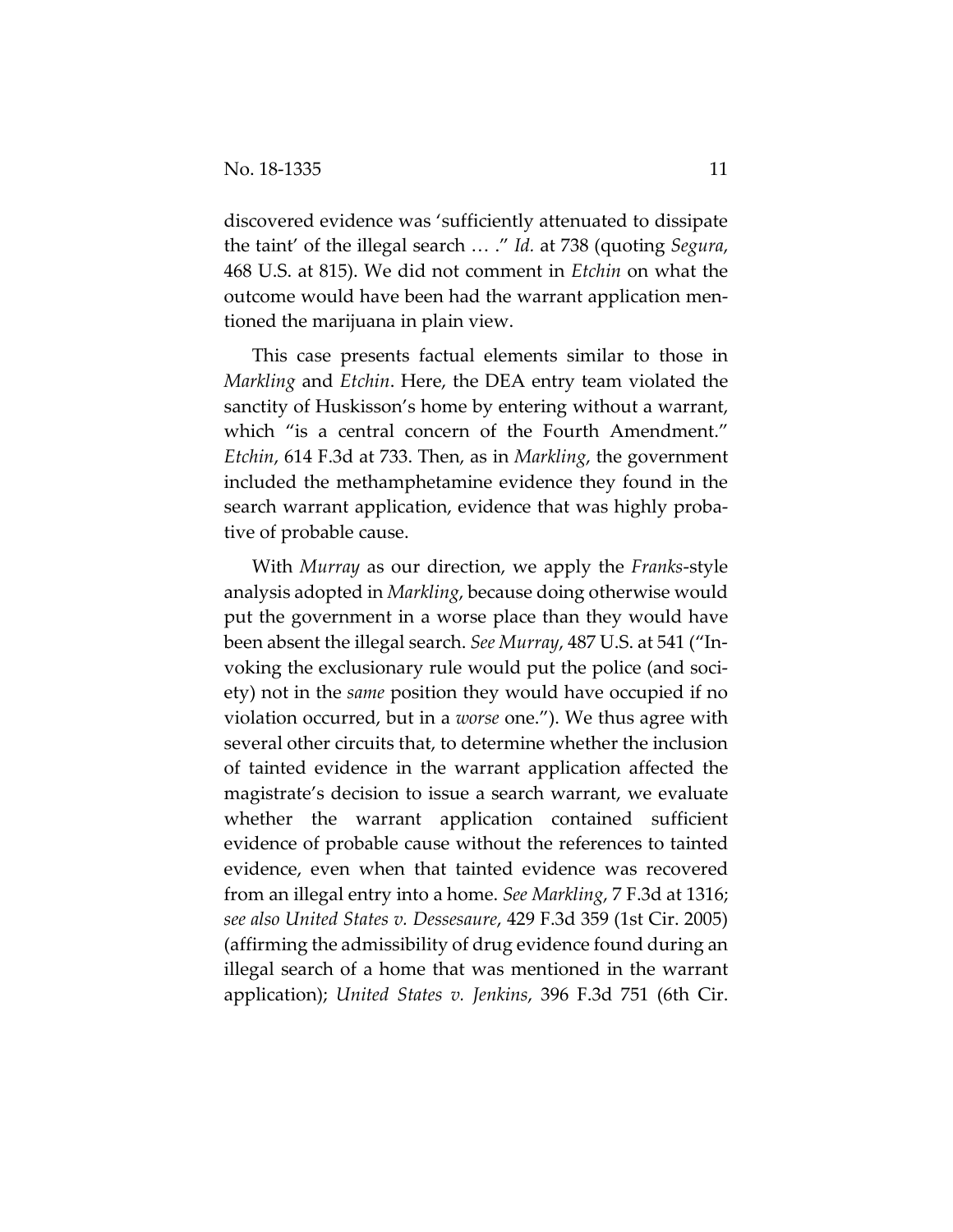2005) (affirming the admissibility of drug evidence found during an illegal search of a hotel room, even when it was orally mentioned to the magistrate judge at the warrant application hearing); *United States v. Herrold*, 962 F.2d 1131 (3d Cir. 1992) (affirming the admissibility of drug evidence found during an illegal search of defendant's mobile home that was included in the warrant application).

With this legal standard in mind, we return to the facts before us to evaluate probable cause. In the district court, Huskisson did not dispute the warrant application submitted to the magistrate judge contained enough information to establish probable cause "to believe that [the entry team] would discover evidence of a crime [inside] at the moment that they knocked on [his] door." *Etchin*, 614 F.3d at 735.[3](#page-11-0) Even if he had, the search warrant application contained plenty of untainted evidence of probable cause. It detailed Hardy's initial admissions to agent Cline about his drug-dealing history with Huskisson, Hardy's nine phone calls with Huskisson, Hardy's signal to Cline, and Hardy's account of what he saw in Huskisson's house after he arrived. Presented with that amount and nature of evidence, the magistrate judge would have issued the search warrant even without the discussion of the field-tested methamphetamine. *Cf. Dessesaure*, 429 F.3d at 368–69.

That settled, we address the second question of *Murray*: did the DEA's illegal entry and field test affect the govern-

<span id="page-11-0"></span> <sup>3</sup> Huskisson admitted probable cause at the suppression hearing. *See* Supp. Tr. at 66–67, ECF No. 207 ("There was probable cause, but I don't believe that justified the entry … .").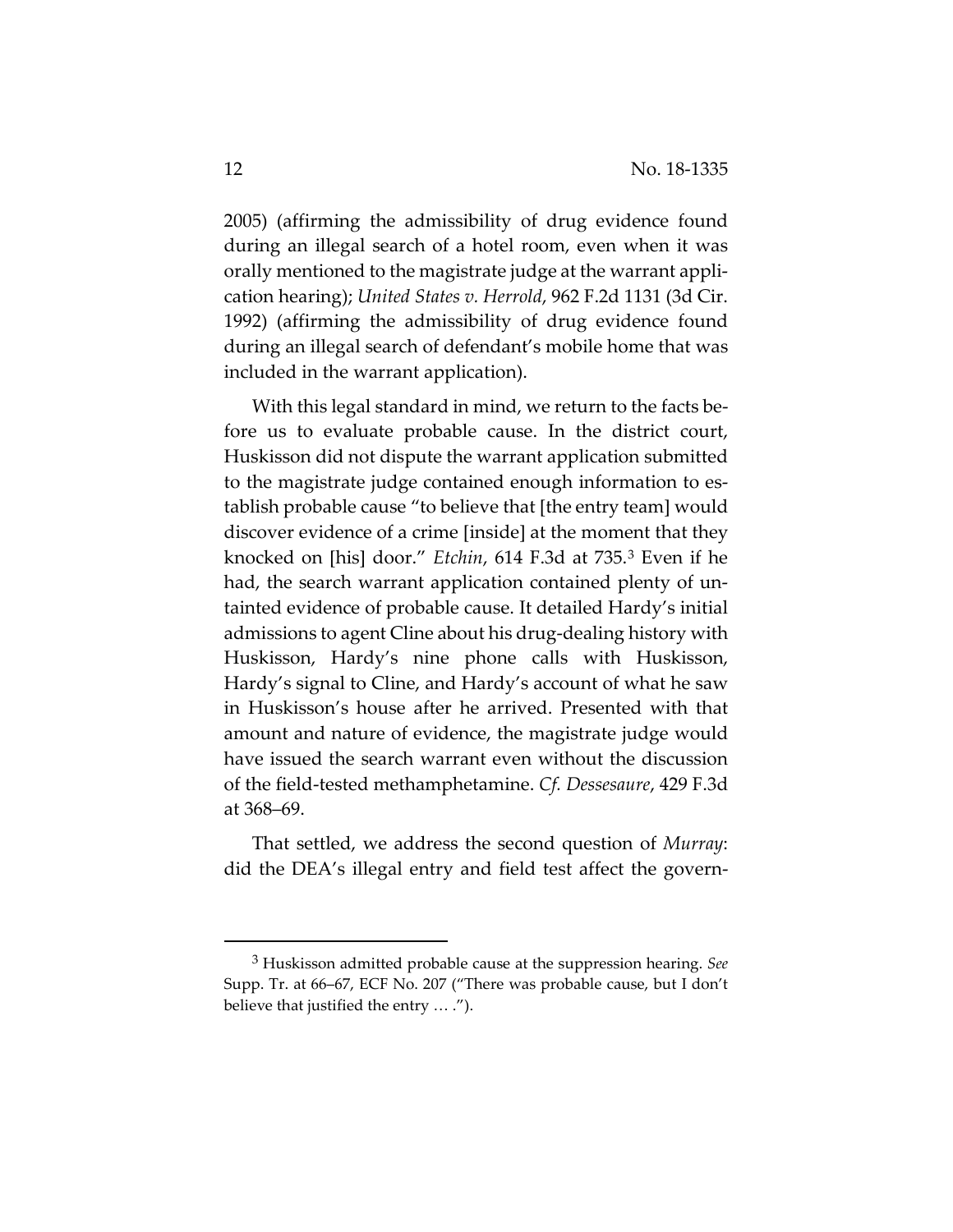ment's decision to apply for the warrant? On this point, Detective Kinney gave conflicting testimony. Initially, Kinney testified the DEA task force planned to apply for a warrant regardless of finding methamphetamine during the illegal entry; the only variable was whether Huskisson would give his consent to a search. Later, Kinney testified the plan was to apply for a warrant only if methamphetamine was found and Huskisson refused to give his consent to a search. If the latter is correct, the search warrant would fail under *Murray* because the illegally obtained evidence would have affected law enforcement's decision to apply for a warrant and the methamphetamine would be inadmissible. Huskisson urges us to reconsider the district court's resolution of this conflicting testimony and to credit Kinney's latter interpretation of events.

We disturb a district court's factual determinations only for clear error. *United States v. Terry*, 915 F.3d 1141, 1144 (7th Cir. 2019). The threshold is high: factual findings are "clearly erroneous only if, after considering all the evidence, we cannot avoid or ignore a definite and firm conviction that a mistake has been made." *United States v. Burnside*, 588 F.3d 511, 517 (7th Cir. 2009) (internal citations and quotation marks omitted); *see also United States v. Thurman*, 889 F.3d 356, 366 (7th Cir. 2018) (noting that we defer to district courts for credibility determinations "because, unlike our review of transcripts, the district court had the opportunity to listen to testimony and observe the demeanor of witnesses at the suppression hearing") (internal citations and quotation marks omitted).

Huskisson's protests do not clear that bar. The district court faithfully applied the standards we laid out in *Markling* and *Etchin* to determine the government's motives in filing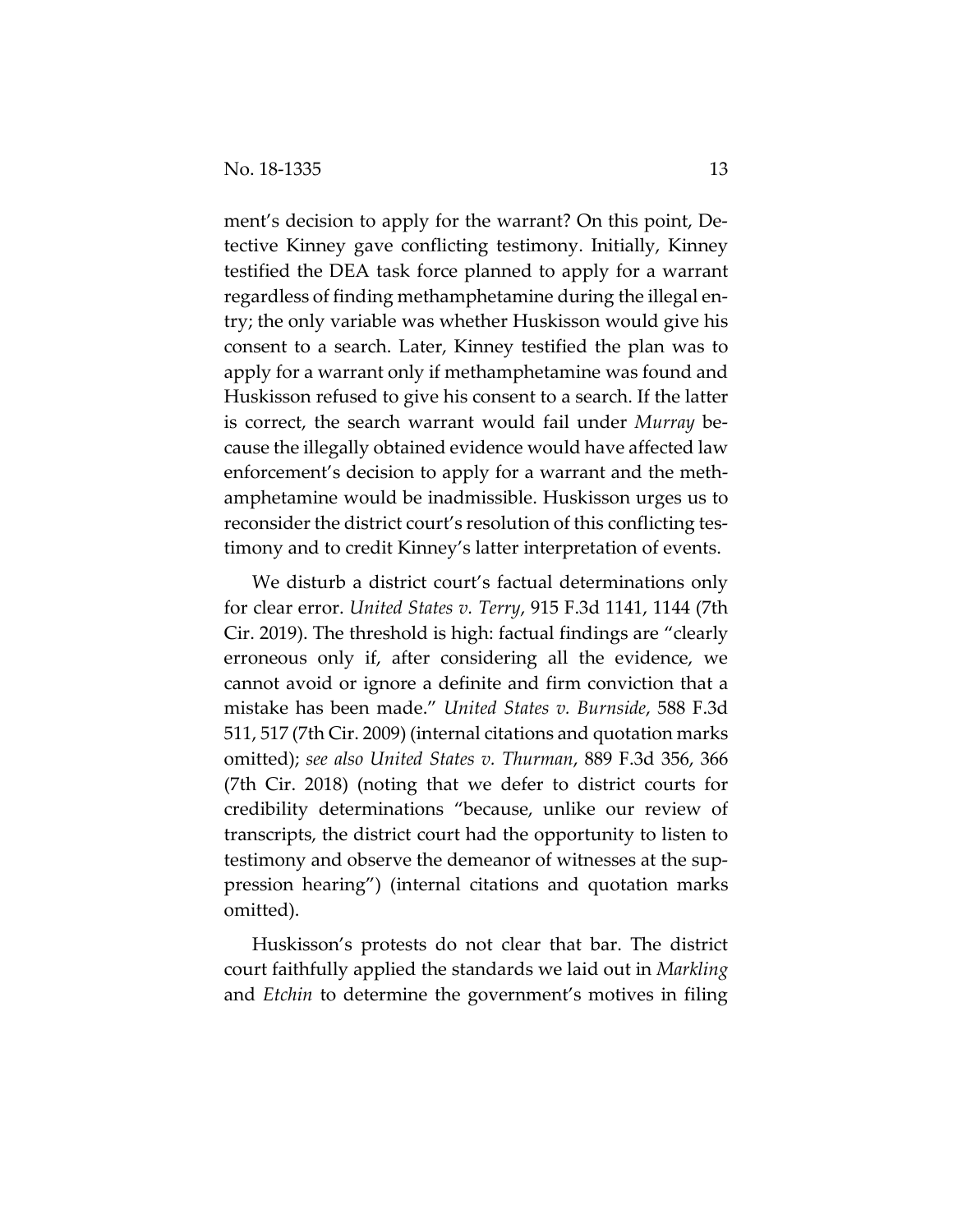the search warrant application. The court carefully weighed the evidence from both sides; when faced with two inconsistent statements from the same witness, the court credited one based on the totality of the evidence. In so doing, the district court concluded that an errant statement by Detective Kinney did not outweigh the other evidence of the government's plan to request a search warrant, regardless of what they found in the house. This was not a "one-off," ill-considered decision by the district court. Rather, before, during, and after the jury trial, the court closely tracked the issue with its superior vantage point hearing and seeing the witnesses and presiding over the presentation of all the evidence.[4](#page-13-0) This decision was well-reasoned and well-supported, so we do not reverse it.

#### **III. Conclusion**

All agree: the DEA entry team entered Huskisson's house unlawfully. We do not condone this illegal behavior by law enforcement; the better practice is to obtain a warrant before entering a home. Ordinarily, the evidence found here would be excluded. But because the government had so much other evidence of probable cause, and had already planned to apply for a warrant before the illegal entry, the evidence is admissible. Though the government should not profit from its bad behavior, neither should it be placed in a worse position than

<span id="page-13-0"></span> <sup>4</sup> *See* Order Den. Mot. to Suppress at 9–10, ECF No. 76; Order Den. Pretrial Mot. at 6, ECF No. 165 (denying defendant's motion to reconsider denial of suppression motion); Trial Tr. vol. 2 at 298–99, ECF No. 211 (posttrial order again denying motion to suppress). Additionally, as noted above, at trial three DEA agents testified the plan was always to seek a warrant once Hardy had confirmed there were drugs in Huskisson's home.